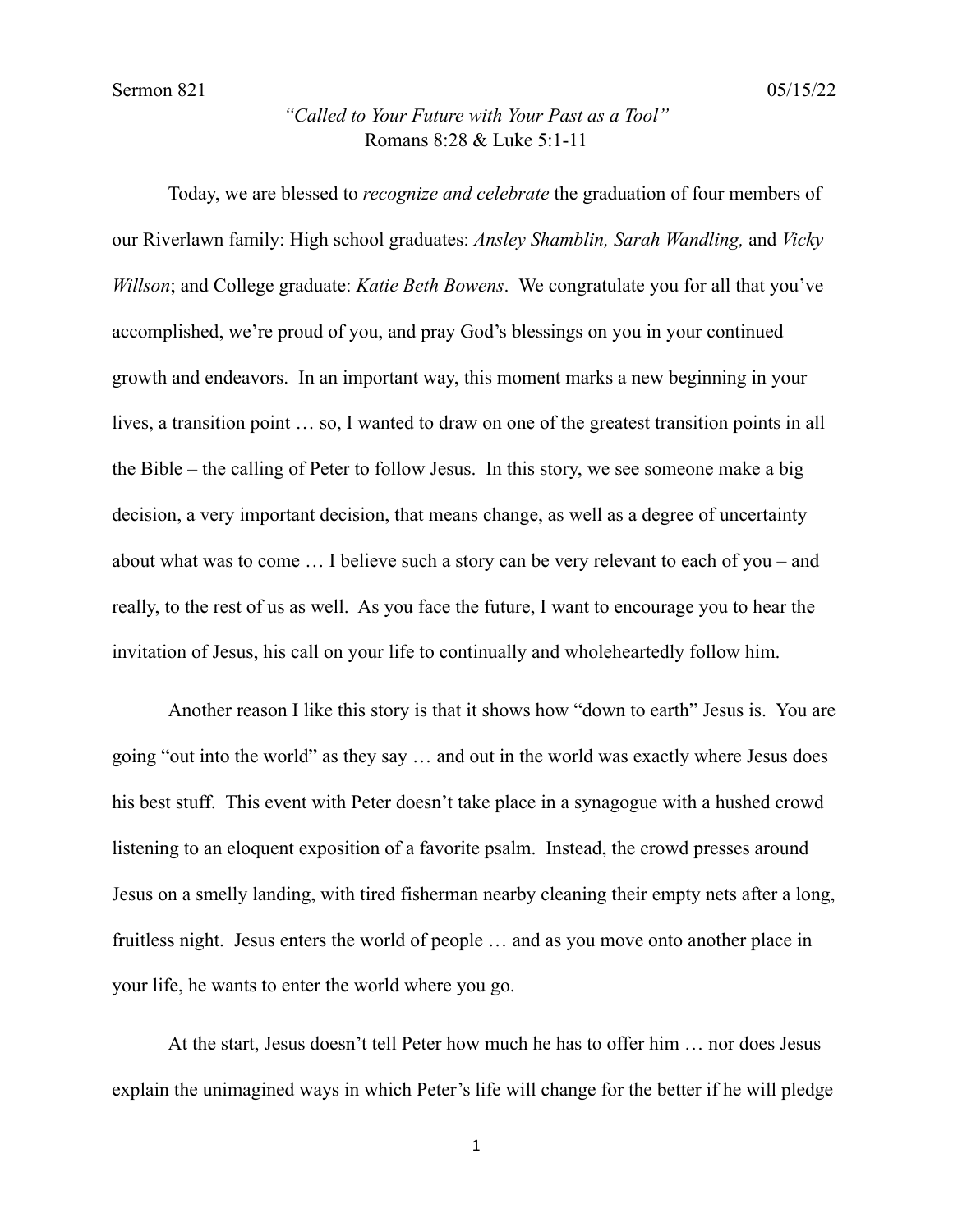loyalty to Jesus. Instead, he approaches Peter and basically says, "Peter, I want your help" … "Will you help me?" And NOTICE, the request for assistance is from *within the everyday reality* of Peter's work-a-day world – his boat, his rowing skills, his nets.

I believe Jesus does the same with *us* – that he wants to do the same with *you* – to use the things you're good at … your skills developed in *your* particular world – for the glory of God. I want you to notice: the help he requests is *authentic*, not fabricated. To do what he intends, he needs Peter's boat and rowing skills. Do you see the beauty in this? … Jesus' ministry becomes a partnership with Peter. In one sense, as God, Jesus doesn't need us. Since he can walk on water, he could have walked out there and preached on an H2O stage – of course, they'd probably be a bit distracted by that. But the point is, Jesus wants to include us … and it's not a patronizing or condescending thing. He honors us by inviting us to minister in his name.

Amidst his own professional world, Peter was able to listen to Jesus speak the Word of God to those assembled on the shore. In the process – don't miss this – Jesus changed Peter's familiar surroundings into a life-transforming meeting b/n them. When the teaching session concludes, the first-time reader of Luke's Gospel would expect Jesus to thank Peter, ask to be taken back to shore, and proceed on his way. That's NOT what happens. Jesus doesn't want to be in your boat for just a *few* minutes. He doesn't come into your world just for a quick and casual highlight. He's got something bigger and better in store.

Amazingly, Jesus (the inland carpenter) gives orders to the professional fisherman on how and where to catch fish! This is an important detail because there will be times when what Jesus tells you to do seems unreasonable. Case in point – telling Peter to go out again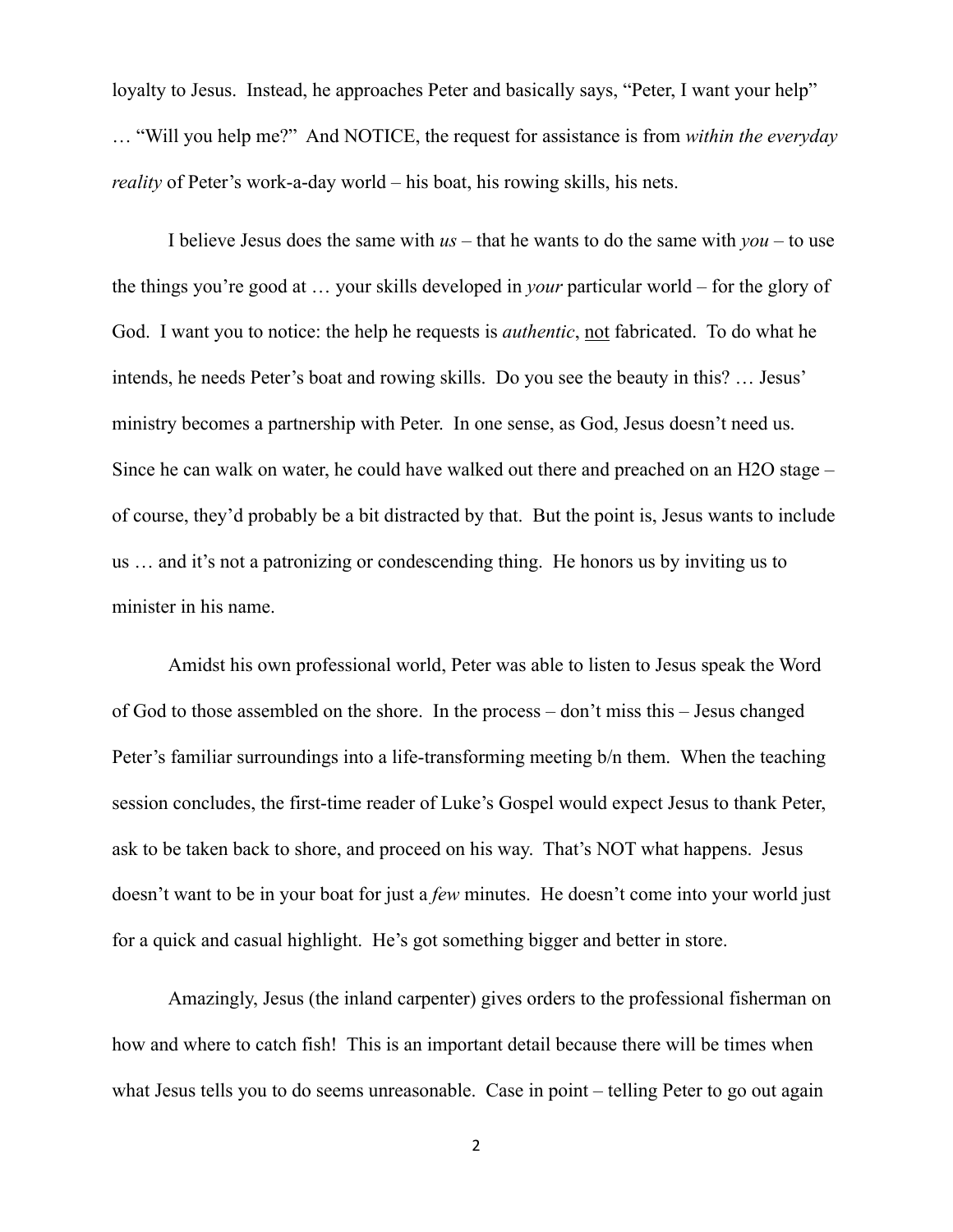and drop his nets was a preposterous suggestion. Peter was exhausted. They had fished all night and caught nothing. *Ansley, Sarah, Katie Beth* – if you ever spend all night studying for a test, or work a long day on the job, and then right after you're invited to perform an act of service or something else that glorifies Jesus, I want you to remember this, okay? *(smile)*

But anyway, the very idea that a *landlubber* from the highlands of Nazareth, who has probably never wet a line, should presume to tell a seasoned fisherman what to do … is incredible. The fish can see and avoid the nets during the day, but they feed at night. Jesus' instructions to Peter seem absurd … But what happens?

The great catch of fish is the climax of the story. Even though Jesus wants to work alongside you, and let you do your thing, and do it well … He's the One in control. What shocks Peter most deeply perhaps is not the "miraculous catch" but the fact that he is suddenly faced with a real choice between the Master and what Jesus calls "mammon" – earth-bound interests. Think about it: every night, Peter and his team plied their trade in the hope of netting a great catch. Their sleep was punctuated with vivid dreams of that faint possibility. It's akin to winning the lottery! And now, this *net-tearing*, *boat-swamping* catch can greatly enrich him and his team. *At last*, he's hit the jackpot! …

But wait … if Jesus could do this … make this kind of thing happen … why was he still a *penniless rabbi*, wandering around teaching people for nothing? … How could the kingdom of God possibly be more important than two boatloads of fresh fish … how could the kingdom of God be more important than a prestigious degree … that can lead to a lucrative career … that can finally give us all the *things* we want? Evidently, Jesus cared more about ushering people into the kingdom than acquiring wealth … and he still does.

3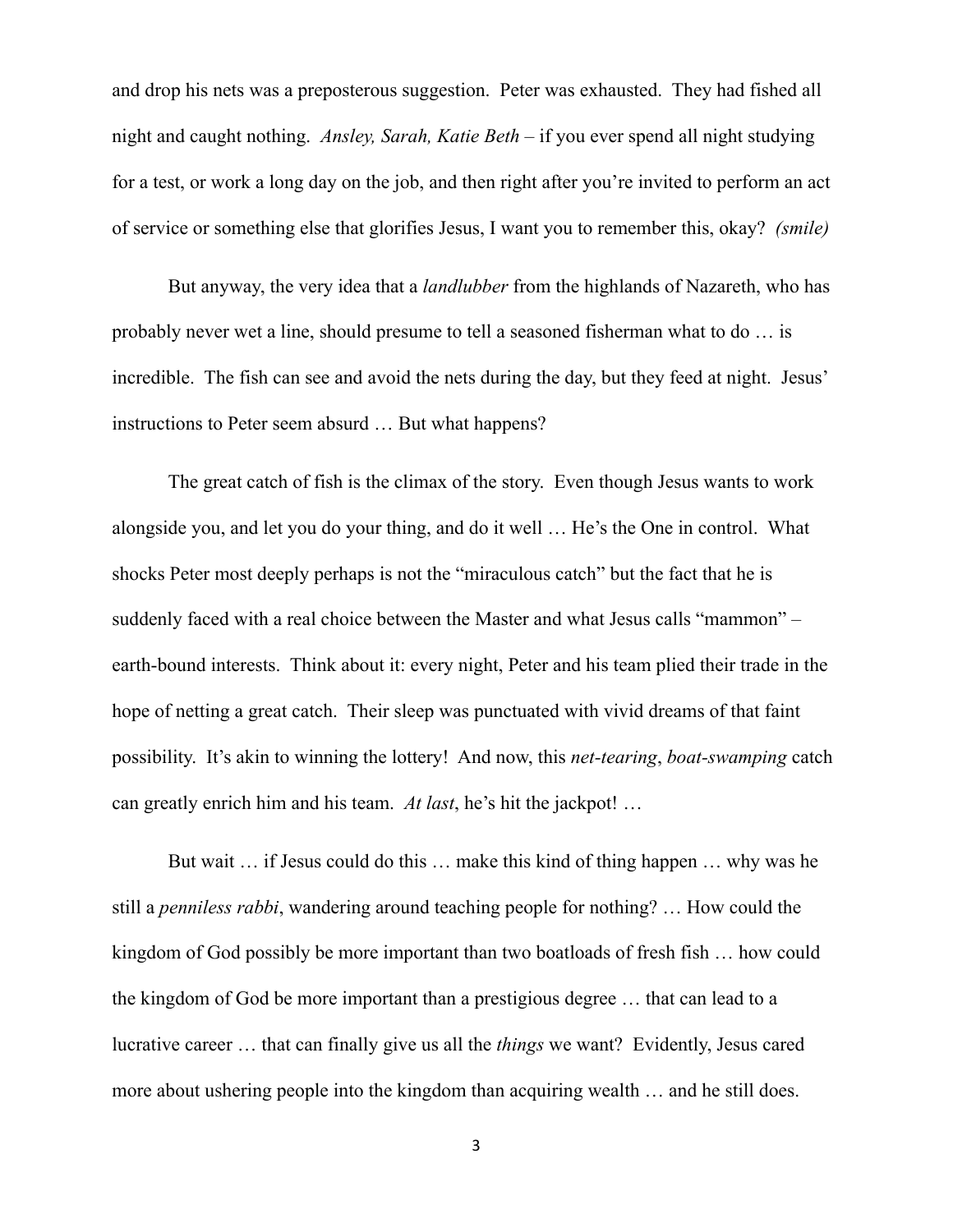Peter found himself face to face with a person who challenged his priorities on the deepest level. Peter sensed that he was in the presence of holiness. And he was afraid … afraid of what would happen next. Did you notice how Peter changes how he talks to Jesus here. A few minutes ago, he called him "teacher" – and it might even have been a bit sarcastically. But here, he calls him "LORD." And faced with authentic holiness, Peter senses that he is sinful, that what he has in himself is woefully inadequate. Peter tells Jesus, "Depart from me," because he mistakenly thinks that the unclean will defile the clean, on contact. But Jesus knew better. For the clean in Jesus can purify the unclean. All that was needed was *contact*, and for that elevation of Jesus in our hearts from teacher to LORD.

I want to share one last point with you, and I want to encourage you (URGE you) to remember this … Peter is granted continuity between his past and his future … Jesus says, "Now you will be a fisher of people." His acquired skills will be put to use to serve a greater purpose. By the way, the Greek word Jesus uses for catching here means "to catch *alive*." So, catching and killing fish will be transformed into catching people and bringing them to new life. *Ansley, Sarah, Katie Beth* – remember this (and the rest of you as well): like Peter, Jesus calls you to your future, with your *past* as a tool! … Everything that has gone into you up to this point – your experiences, you education, your relationships, your activities … it can all be taken by God and used for good – for we know that God can work all things for good, for those who love him and are called according to his purpose.

There will be things in your life that seem like "the big catch" – but remember, that boatload of fish wasn't the big catch … Peter was! As Jesus was talking about being a "fisher of people" – that was exactly what he was doing with Peter. And in the end, what